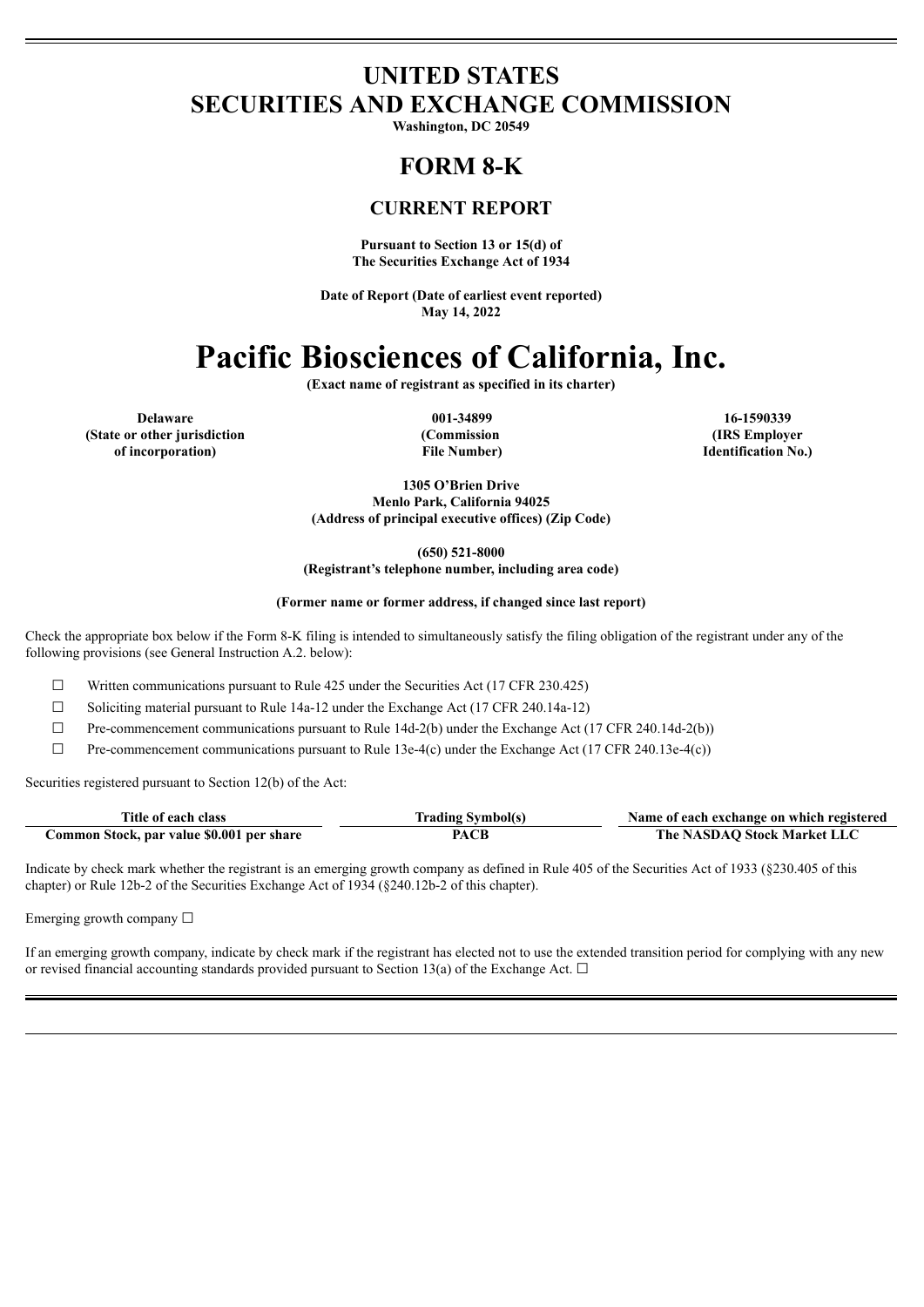#### **ITEM 5.02. DEPARTURE OF DIRECTORS OR CERTAIN OFFICERS; ELECTION OF DIRECTORS; APPOINTMENT OF CERTAIN OFFICERS; COMPENSATORY ARRANGEMENTS OF CERTAIN OFFICERS**

On May 14, 2022, Peter Fromen, the Chief Commercial Officer of Pacific Biosciences of California, Inc. (the "Company"), notified the Company of his intention to resign, effective as of May 20, 2022, to pursue new opportunities. Mr. Fromen's decision to resign did not result from any disagreement with the Company on any matter relating to the Company's operations, policies or practices.

The Company is conducting a search for its next Chief Commercial Officer. Until a successor is appointed, Christian Henry, Chief Executive Officer and President, will take over the Company's marketing responsibilities, and Chris Seipert, Vice President, Customer Experience, and formerly the Company's Vice President & General Manager – The Americas & EMEA, will take over the Company's sales, service and support responsibilities.